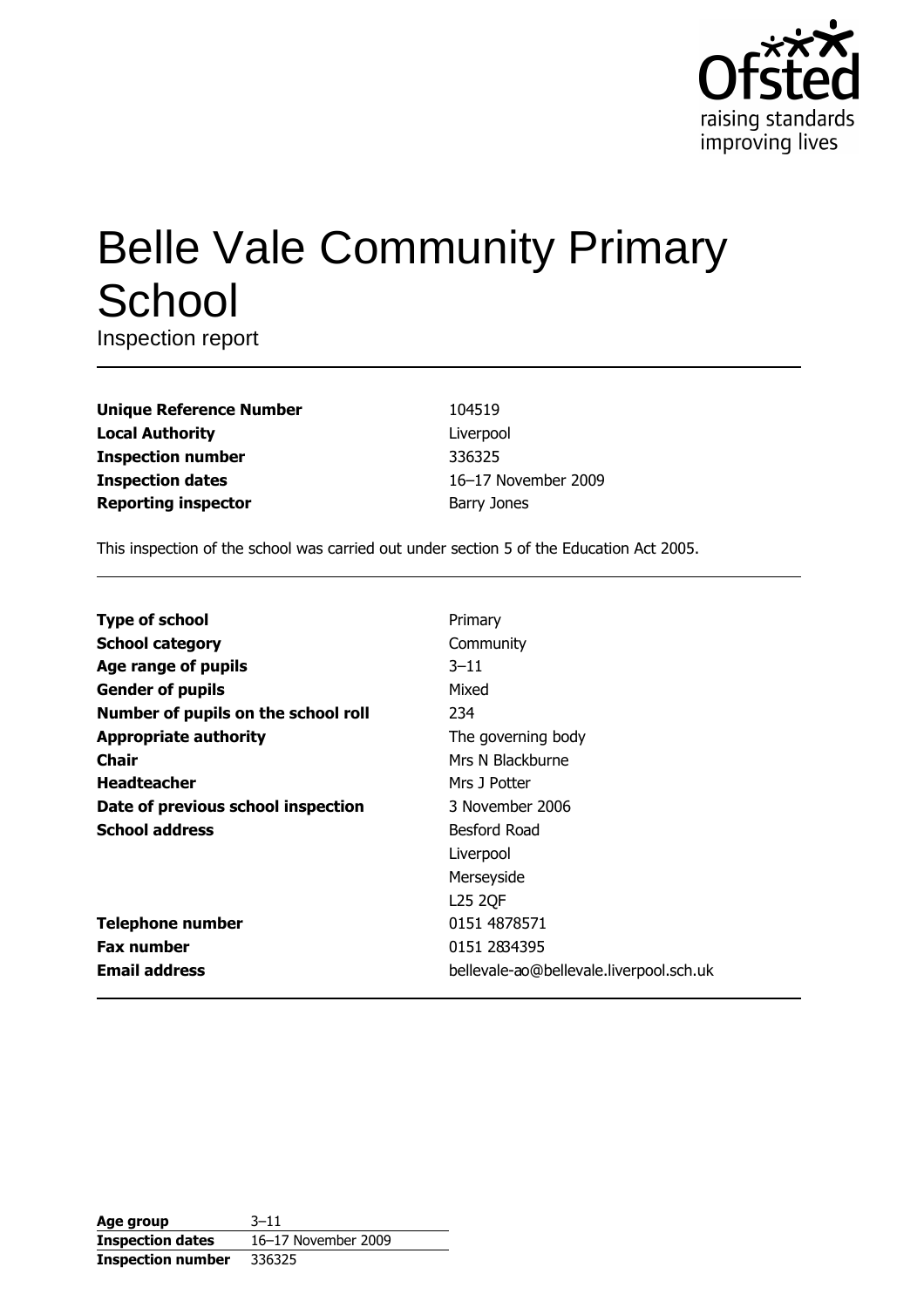The Office for Standards in Education, Children's Services and Skills (Ofsted) regulates and inspects to achieve excellence in the care of children and young people, and in education and skills for learners of all ages. It regulates and inspects childcare and children's social care, and inspects the Children and Family Court Advisory Support Service (Cafcass), schools, colleges, initial teacher training, work-based learning and skills training, adult and community learning, and education and training in prisons and other secure establishments. It rates council children's services, and inspects services for looked after children, safequarding and child protection.

Further copies of this report are obtainable from the school. Under the Education Act 2005, the school must provide a copy of this report free of charge to certain categories of people. A charge not exceeding the full cost of reproduction may be made for any other copies supplied.

If you would like a copy of this document in a different format, such as large print or Braille, please telephone 08456 404045, or email enquiries@ofsted.gov.uk.

You may copy all or parts of this document for non-commercial educational purposes, as long as you give details of the source and date of publication and do not alter the documentation in any way.

Royal Exchange Buildings St Ann's Square Manchester M2 7LA T: 08456 404045 Textphone: 0161 618 8524 E: enquiries@ofsted.gov.uk W: www.ofsted.gov.uk © Crown copyright 2009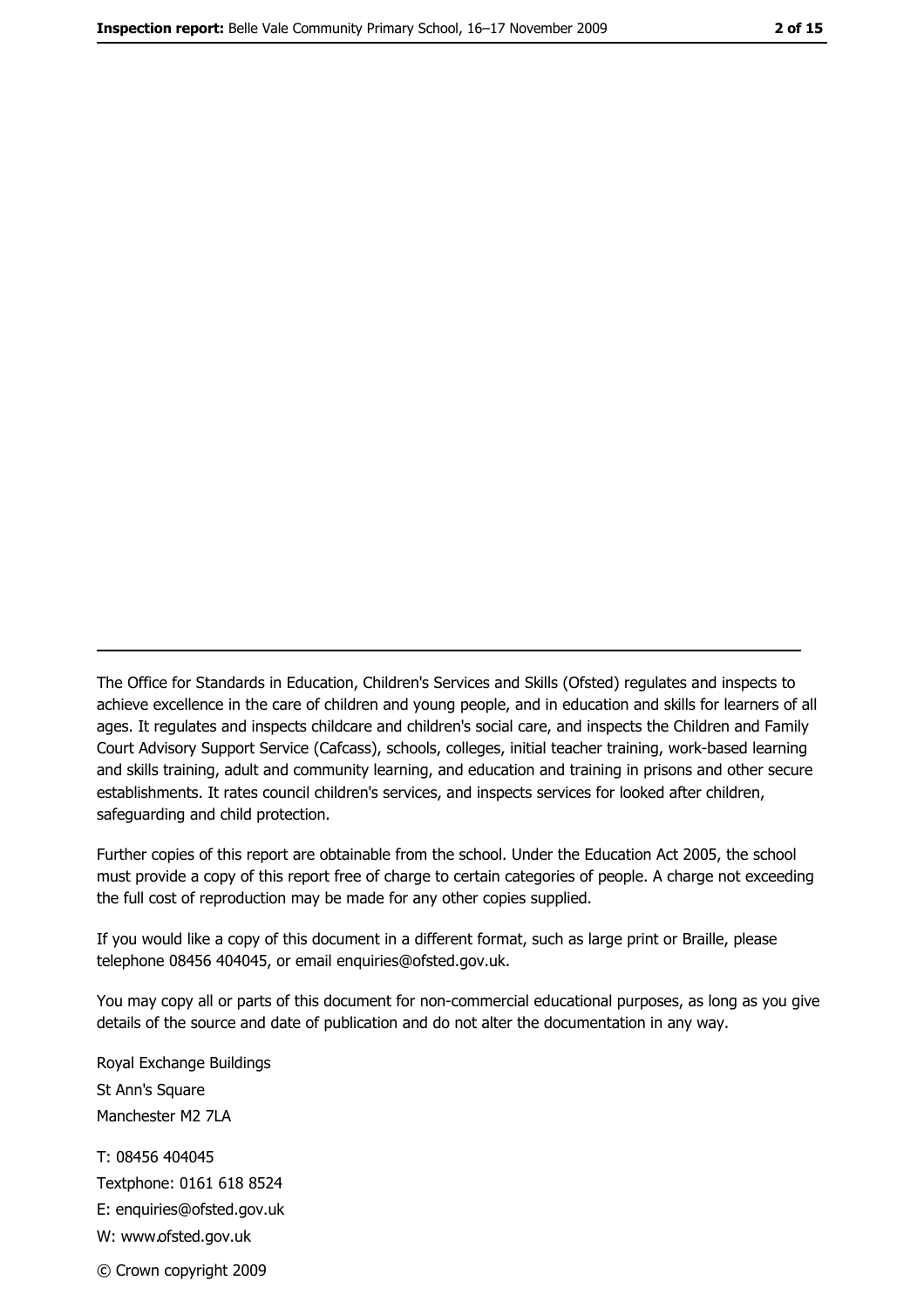# **Introduction**

This inspection was carried out by three additional inspectors. The inspectors visited 12 lessons and held meetings with the chair of governors, staff, groups of pupils, the School Improvement Partner and a local authority representative. They observed the school's work and looked at documentation for safeguarding pupils and records showing the progress made by pupils. They also scrutinised 17 questionnaires returned by parents and questionnaires which had been completed voluntarily by pupils.

The inspection team reviewed many aspects of the school's work. It looked in detail at the following:

- $\blacksquare$ how effective the school is in raising standards in mathematics at Key Stage 2 and writing throughout the school
- how well pupils with special educational needs and/or disabilities and more able  $\blacksquare$ pupils make progress
- how effectively the school promotes good attendance and behaviour  $\blacksquare$
- how well the school promotes community cohesion
- how well children progress in the Early Years Foundation Stage.  $\blacksquare$

# Information about the school

The vast majority of the pupils who attend this school are White British. The proportion of pupils with special educational needs is higher than in most schools. The proportion of pupils who are eligible for free school meals is almost treble the national average. The school was originally a two-form entry but has experienced falling rolls for several years. During this time, the school has reduced staff and reorganised classes into mixed-age groupings when necessary. The position has now stabilised and Belle Vale is now an average-sized one-form entry school. There are no mixed-age classes. The school has Healthy School status, Basic Skills Charter Mark and Activemark.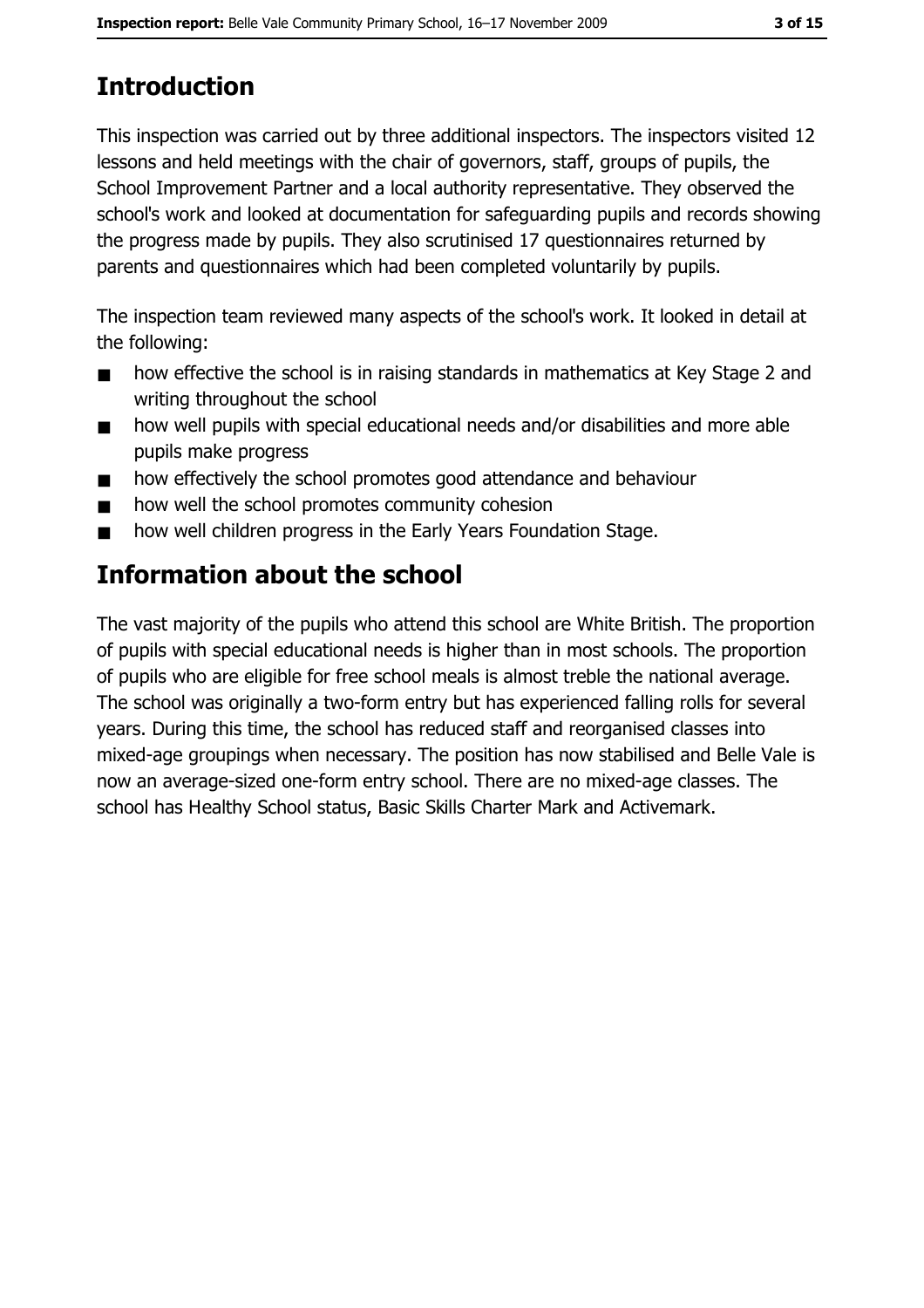# **Inspection judgements**

## Overall effectiveness: how good is the school?

#### The school's capacity for sustained improvement

#### **Main findings**

Belle Vale is a satisfactory school. The headteacher and governors have managed the fall in the number of pupils on roll without having to declare redundancies in staffing and without incurring a deficit budget. The school is now able to focus more of its efforts on raising standards and achievement.

Children make a good start in the Early Years Foundation Stage. Attainment at the end of Year 6 is improving, and rapidly in English, but remains low overall. Progress through Years 1 to 6 has been uneven between year groups, subjects and ability groups. This disparity in performance is recognised and is being addressed but is not yet fully eradicated. In 2009 in the Year 6 national tests, pupils' results reflected outstanding progress in reading. Most pupils made satisfactory progress in writing but some made good progress, particularly those with special educational needs and/or disabilities. This is the culmination of intensive programmes for literacy within the school, whole-staff commitment and valued external local authority support. The school is continuing to be effective in its efforts to bring the quality of pupils' writing up to that of their reading. The quality of teaching is satisfactory overall. Monitoring by the school and the local authority, confirmed by this inspection, shows that it is improving; the proportion of good teaching is increasing. Teachers manage their classes well and the pupils respond positively; they behave well and are keen to learn. The planning of work for low attaining pupils and those with special educational needs and/or disabilities is good and they make good progress. In some classes the few more able pupils are not sufficiently challenged and their progress, although satisfactory, slows. Teachers use interactive whiteboards well to help pupils understand key concepts. However, opportunities are missed by some teachers to use information and communication technology (ICT) to develop pupils' skills in other subjects.

The curriculum is stimulating and the pupils say that work is fun and interesting. A local authority review in March 2009 revealed some shortcomings in the curriculum for mathematics. For example, aspects such as interpreting data and investigative work were under represented. A scrutiny of pupils' books and observations of lessons reveal that teachers are now providing a more balanced curriculum for mathematics. Until last year, additional support was targeted exclusively at pupils with low literacy and communication skills generally. It is now being also rightly targeted at raising standards in mathematics and for more able pupils generally. However, these measures have not yet led to a rapid acceleration of rates of progress in mathematics, particularly for more able girls. The school's monitoring and observations by inspectors reveal that a minority of pupils are not attaining the standards they should in mathematics. Monitoring by the school is good generally and, for example, the monitoring of teachers' planning is very

| 3 |
|---|
| 3 |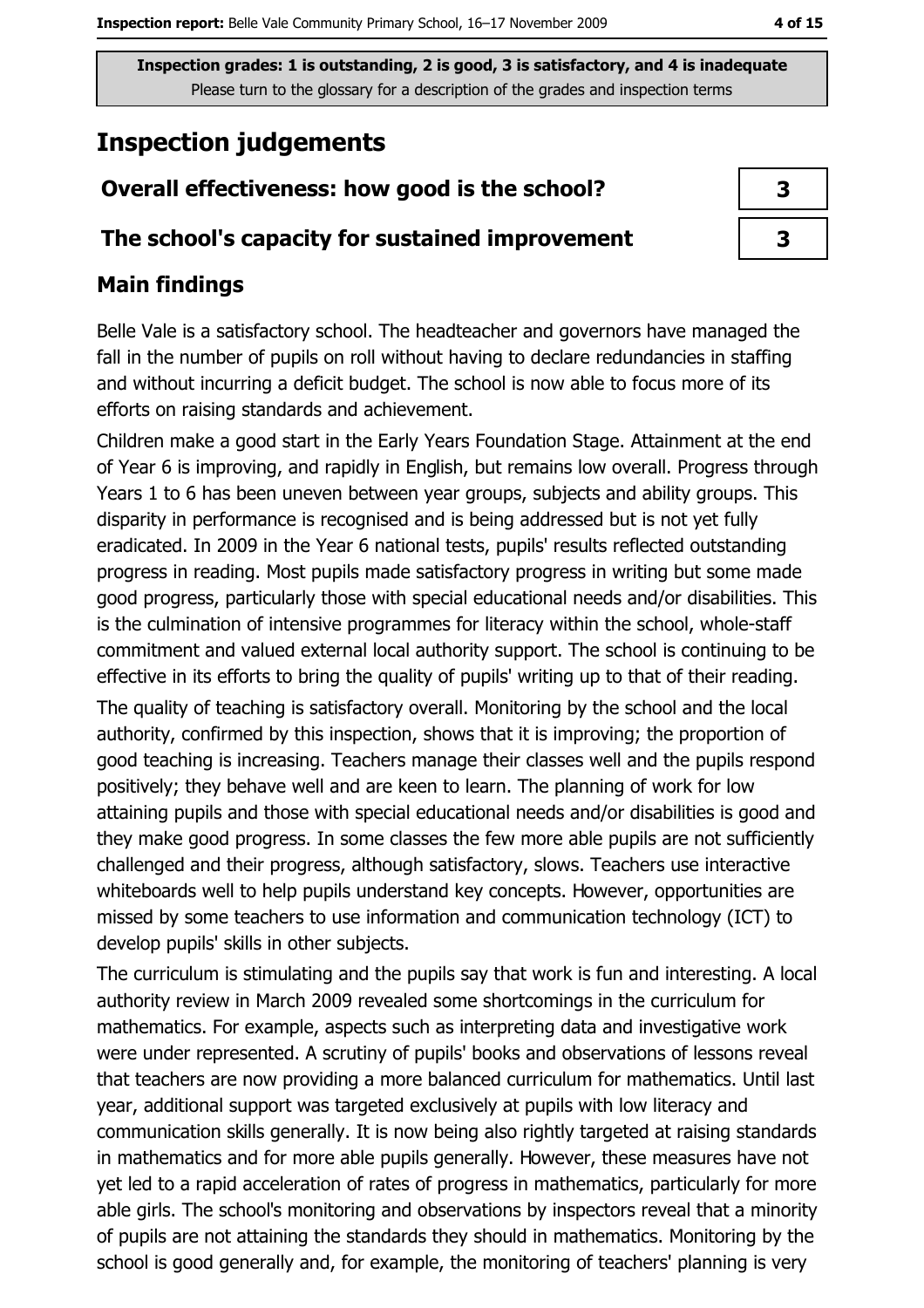thorough and constructive. However, there is insufficient focus on the progress made by pupils in the lesson observations carried out by school leaders.

The senior leadership team has been strengthened. Since the previous inspection, the school has improved provision and outcomes for the Early Years Foundation Stage and for pupils with special educational needs and/or disabilities. The quality of care is high and consequently pupils feel safe. The school has very robust procedures for improving attendance. It does not always receive full cooperation on this from a few parents and attendance is well below average. Attainment is rising rapidly and there are improvements in the quality of teaching. The school has received substantial support for improving pupils' achievement, and latterly for management. Hence, despite some aspects of capacity being good, the level of external support means that capacity to improve further is satisfactory rather than good.

#### What does the school need to do to improve further?

- Raise the quality of teaching in Years 1 to 6 from satisfactory to at least good by:  $\blacksquare$ 
	- ensuring that work is matched to pupils' abilities, particularly for the more able
	- providing quidance to pupils on how they might improve their work further
	- providing sufficient opportunities for pupils to use ICT to develop skills in other subjects
	- strengthening the focus on pupils' progress when monitoring the quality of teaching.
- Improve standards in mathematics by:  $\blacksquare$ 
	- accelerating the progress of the more able pupils, particularly girls
	- ensuring that each teacher provides a balanced curriculum, giving due attention  $\equiv$ to each aspect of mathematics.
- Work with parents to improve levels of attendance.  $\blacksquare$
- About 40% of the schools whose overall effectiveness is judged to be satisfactory  $\blacksquare$ may receive a monitoring visit by an Ofsted inspector before their next section 5 inspection.

## **Outcomes for individuals and groups of pupils**

In 2009, results in the English national tests improved spectacularly. Over 90% of pupils attained the expected Level 4 and all made the expected two levels progress from Key Stage 1 to Key Stage 2. In national mathematics tests, too few pupils gain the highest level at both Key Stage 1 and Key Stage 2. Standards are rising in mathematics and science, although more slowly than in English. In a Year 6 mathematics class pupils showed good understanding in formulating word problems and progress in this lesson was good. There are no underachieving groups. However, the extent of progress made ranges from good for those with special educational needs and/or disabilities to satisfactory for the more able pupils. Most pupils enjoy their work. All work hard in class

3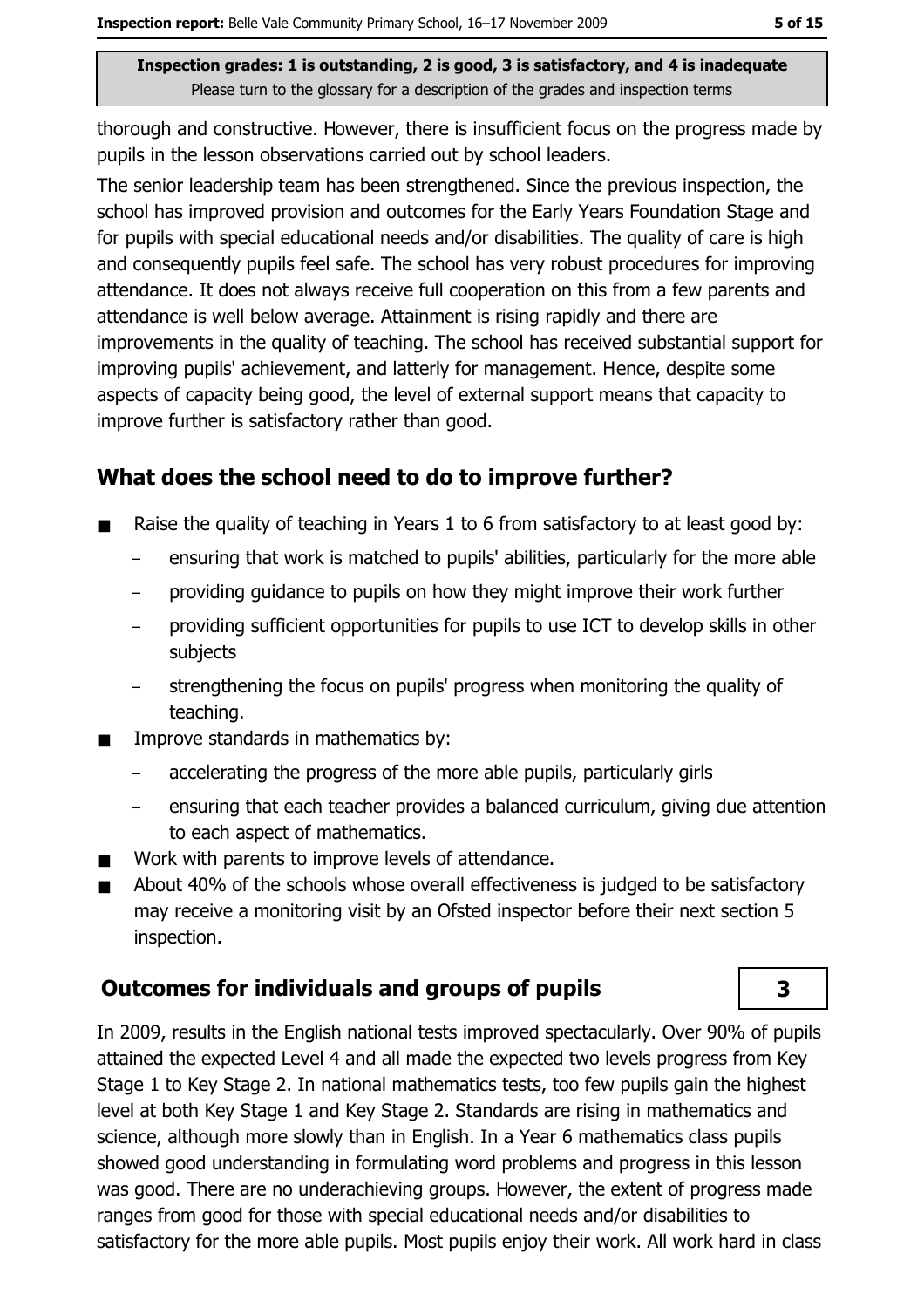and are keen to do well. They all participate keenly in whole-class discussions.

Relationships in the school are good between pupils and between adults and pupils. Behaviour in class and around the school is good, although a minority of pupils say that a few boys are too boisterous in the junior playground at lunchtime. Pupils have a good understanding of right and wrong. Their appreciation and awareness of different cultures is less developed. They have a good understanding of healthy-living issues. This is demonstrated by the awards of Healthy Schools status and Activemark. The school has the Basic Skills Charter Mark but the pupils' low attendance rates, although improving, means that their economic well-being is only satisfactory.

| Pupils' achievement and the extent to which they enjoy their learning                                                     |  |
|---------------------------------------------------------------------------------------------------------------------------|--|
| Taking into account:<br>Pupils' attainment <sup>1</sup>                                                                   |  |
| The quality of pupils' learning and their progress                                                                        |  |
| The quality of learning for pupils with special educational needs and/or<br>disabilities and their progress               |  |
| The extent to which pupils feel safe                                                                                      |  |
| <b>Pupils' behaviour</b>                                                                                                  |  |
| The extent to which pupils adopt healthy lifestyles                                                                       |  |
| The extent to which pupils contribute to the school and wider community                                                   |  |
| The extent to which pupils develop workplace and other skills that will<br>contribute to their future economic well-being |  |
| Taking into account:<br>Pupils' attendance <sup>1</sup>                                                                   |  |
| The extent of pupils' spiritual, moral, social and cultural development                                                   |  |

These are the grades for pupils' outcomes

## How effective is the provision?

The quality of teaching is improving and there are both satisfactory and good lessons. During the inspection no inadequate lessons were seen. Teachers share learning objectives with the pupils so that they know what they are to learn. Lessons are interesting for pupils. For example, in a Year 5 lesson on time, the teacher made effective links between geography and mathematics. A map of the world was displayed

3

 $\overline{4}$ 

3

 $\overline{2}$ 

 $\overline{2}$ 

 $\overline{\mathbf{2}}$ 

 $2<sup>1</sup>$ 

 $\overline{\mathbf{3}}$ 

 $\overline{\mathbf{3}}$ 

 $\overline{4}$ 

 $\overline{\mathbf{3}}$ 

The grades for attainment and attendance are: 1 is high; 2 is above average; 3 is broadly average; and 4 is low.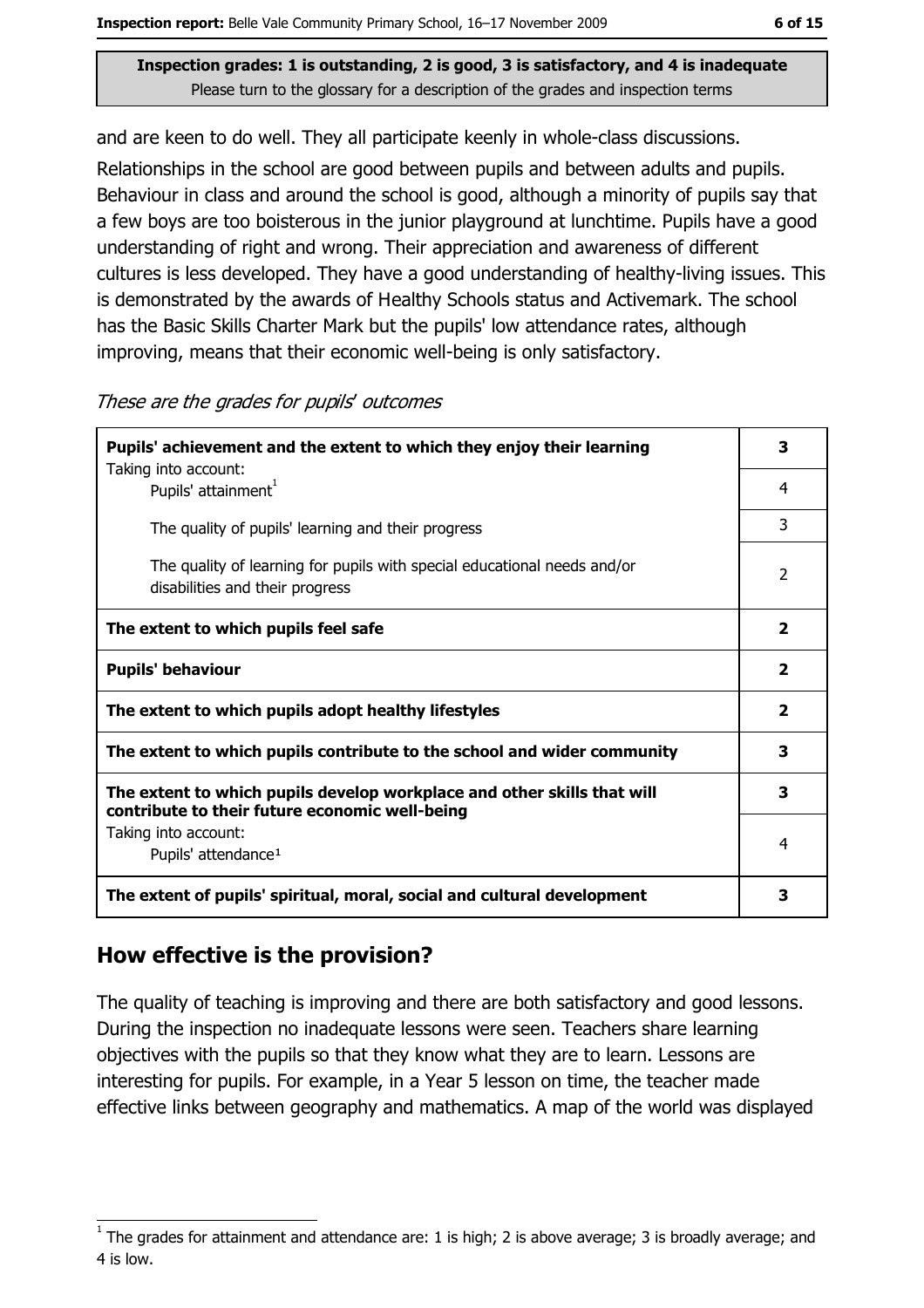on the whiteboard and the teacher moved the pointer across the map to investigate different time zones. Teachers provide good opportunities for pupils to develop their speaking skills; for example, opportunities to talk to a partner, to which pupils responded well. Some lessons lack sufficient pace. This is particularly the case where pupils are required to sit and listen for too long. The work planned for the more able pupils in some classes is not sufficiently challenging. Marking is good in most respects. It is done thoroughly and encouraging comments help to build pupils' self-esteem. However, there is insufficient quidance to pupils on how they can improve their work and aspire to a higher level.

Pupils enjoy a wide range of interesting activities. For example, there are themed weeks for health and fitness and for creative work. During the inspection, pupils from Nursery to Year 2 were enthralled when preparing dance routines for a Christmas performance. Similarly, Year 5 and 6 pupils were enthusiastic about going to an exhibition on the slave trade as part of their project work. The use of cross-curricular themes is established in Key Stage 1 and developing well in Key Stage 2. The use of ICT is less well developed. The school now makes additional provision for the more able pupils but it is too early to judge the effectiveness of this initiative.

This is a very caring school. The breakfast club is attended well and provides a good start to the day. The school works effectively with a wide range of partners to ensure that vulnerable pupils' needs are met. Consequently, they are able to play a full part in the life of the school. The school has very robust procedures to improve attendance. These have halved the percentage of persistent non-attenders in the last year. However, despite the school's best efforts, including a wide range of both sanctions and rewards, attendance remains low.

| The quality of teaching                                                                                    | 3 |
|------------------------------------------------------------------------------------------------------------|---|
| Taking into account:<br>The use of assessment to support learning                                          |   |
| The extent to which the curriculum meets pupils' needs, including, where<br>relevant, through partnerships |   |
| The effectiveness of care, guidance and support                                                            |   |

#### How effective are leadership and management?

The school has emerged successfully from a difficult period. Recent appointments have strengthened the senior leadership team. Leaders at all levels are striving for improvement and articulate their ambitions well. This is demonstrated by the improvements in the teaching and that most outcomes for pupils are good or improving. The school has been helped by valued local authority support, including the formation of a Project Group to oversee the school's development. The school has used local authority support well to put itself on a sound financial footing. The governors have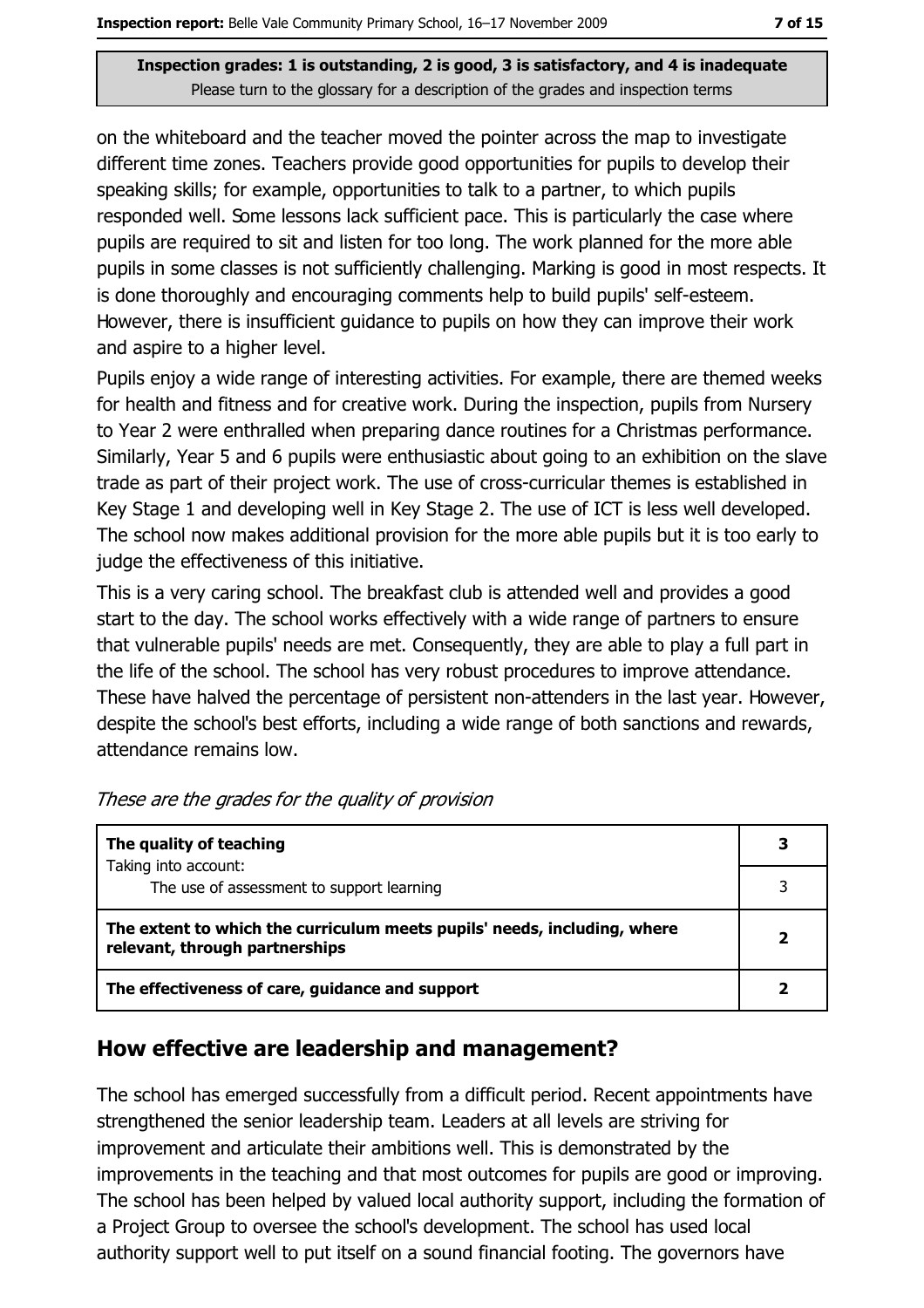benefitted from participation in this group. They now feel better placed to challenge as well as support the school.

Procedures for safeguarding pupils are robust. The school is a harmonious community. The school's promotion of community cohesion is only satisfactory overall because links with the wider community are less well developed. There is an action plan to address this. This is an inclusive school, committed to promoting equality and tackling discrimination. It is successful in this aim regarding pupils' personal development but more work needs to be done to ensure that all pupils achieve to their potential.

These are the grades for leadership and management

| The effectiveness of leadership and management in embedding ambition and<br>driving improvement                                                                     |                         |  |
|---------------------------------------------------------------------------------------------------------------------------------------------------------------------|-------------------------|--|
| Taking into account:<br>The leadership and management of teaching and learning                                                                                      | $\overline{2}$          |  |
| The effectiveness of the governing body in challenging and supporting the<br>school so that weaknesses are tackled decisively and statutory responsibilities<br>met | 3                       |  |
| The effectiveness of the school's engagement with parents and carers                                                                                                | 3                       |  |
| The effectiveness of partnerships in promoting learning and well-being                                                                                              | $\overline{\mathbf{2}}$ |  |
| The effectiveness with which the school promotes equality of opportunity and<br>tackles discrimination                                                              | 3                       |  |
| The effectiveness of safeguarding procedures                                                                                                                        | $\overline{\mathbf{2}}$ |  |
| The effectiveness with which the school promotes community cohesion                                                                                                 | 3                       |  |
| The effectiveness with which the school deploys resources to achieve<br>value for money                                                                             | з                       |  |

## **Early Years Foundation Stage**

Children join the school with skills that are well below those expected for their age, particularly in communication and social skills. The school provides a stimulating and welcoming environment to children. Provision is good and children make good progress as a result. By the end of the Early Years Foundation Stage, the gap between the children's skills and the nationally expected outcomes closes, but their skills are still below expected levels when they enter Year 1.

There is a good balance between adult-led and activities that children choose for themselves. Adults interact appropriately to help pupils develop further. There have been considerable improvements since the previous inspection. The curriculum has been improved greatly and there have been significant enhancements to both indoor and outdoor facilities. The school understandably sees the Early Years Foundation Stage as 'the jewel in its crown'. There is good management but the school is not complacent. It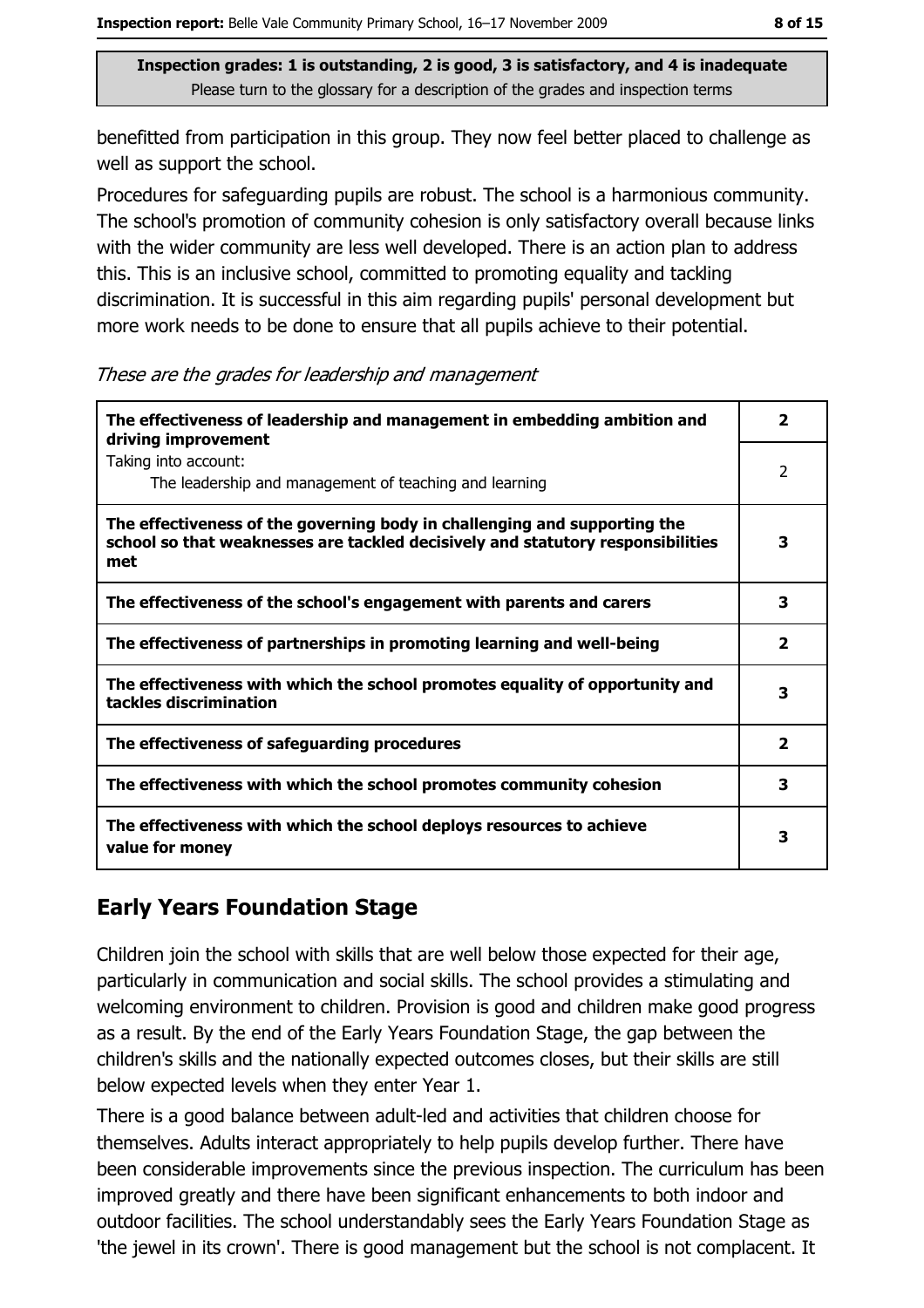has identified parental involvement as an aspect that it would wish to improve further. This is being addressed in line with its action plan.

These are the grades for the Early Years Foundation Stage

| <b>Overall effectiveness of the Early Years Foundation Stage</b>                      |               |  |
|---------------------------------------------------------------------------------------|---------------|--|
| Taking into account:                                                                  |               |  |
| Outcomes for children in the Early Years Foundation Stage                             |               |  |
| The quality of provision in the Early Years Foundation Stage                          |               |  |
| The effectiveness of leadership and management of the Early Years<br>Foundation Stage | $\mathcal{P}$ |  |

#### **Views of parents and carers**

There was a low response rate to the parents' questionnaire. In this small sample, most parents were supportive of the school. As one parent wrote, 'My child has always been very happy at Belle Vale School, and would like to thank the staff for all they have done for her.' A minority of parents expressed concern about behaviour at the school. Inspectors disagree and found pupils' behaviour to be good. Other visitors to the school have commented that pupils are polite and courteous and behave well. The inspection has raised the issue of behaviour by a few boys at lunchtime when teachers are not present. The school is looking into this matter.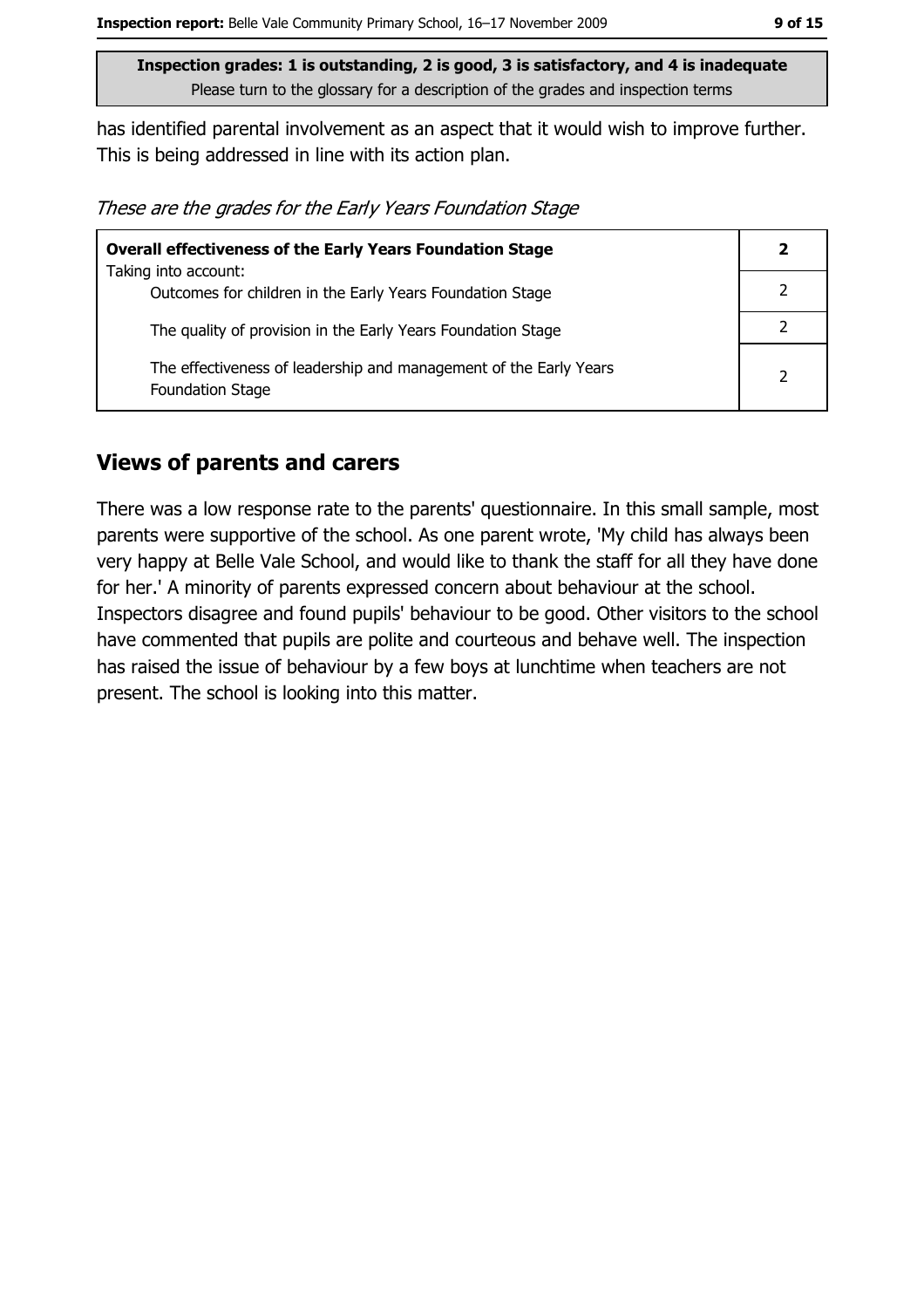#### Responses from parents and carers to Ofsted's questionnaire

Ofsted invited all the registered parents and carers of pupils registered at Belle Vale Community Primary School to complete a questionnaire about their views of the school.

In the questionnaire, parents and carers were asked to record how strongly they agreed with 13 statements about the school.

The inspection team received 17 completed questionnaires by the end of the on-site inspection. In total, there are 234 pupils registered at the school.

| <b>Statements</b>                                                                                                                                                                                                                                       | <b>Strongly</b><br><b>Agree</b> |               |              | <b>Agree</b>  |                | <b>Disagree</b> |                | <b>Strongly</b><br>disagree |
|---------------------------------------------------------------------------------------------------------------------------------------------------------------------------------------------------------------------------------------------------------|---------------------------------|---------------|--------------|---------------|----------------|-----------------|----------------|-----------------------------|
|                                                                                                                                                                                                                                                         | <b>Total</b>                    | $\frac{1}{2}$ | <b>Total</b> | $\frac{1}{2}$ | <b>Total</b>   | $\frac{0}{0}$   | <b>Total</b>   | $\frac{1}{2}$               |
| My child enjoys school                                                                                                                                                                                                                                  | 6                               | 35            | 8            | 47            | 3              | 18              | 0              | 0                           |
| The school keeps my child<br>safe                                                                                                                                                                                                                       | $\overline{7}$                  | 41            | 8            | 47            | $\mathbf{1}$   | 6               | 0              | 0                           |
| The school informs me<br>about my child's progress                                                                                                                                                                                                      | 2                               | 12            | 12           | 71            | 3              | 18              | $\mathbf{0}$   | 0                           |
| My child is making enough<br>progress at this school                                                                                                                                                                                                    | 7                               | 41            | 7            | 41            | 3              | 18              | 0              | 0                           |
| The teaching is good at this<br>school                                                                                                                                                                                                                  | 4                               | 24            | 9            | 53            | 3              | 18              | 0              | 0                           |
| The school helps me to<br>support my child's learning                                                                                                                                                                                                   | 3                               | 18            | 10           | 59            | 3              | 18              | 1              | 6                           |
| The school helps my child to<br>have a healthy lifestyle                                                                                                                                                                                                | 5                               | 29            | 12           | 71            | $\mathbf 0$    | 0               | 0              | 0                           |
| The school makes sure that<br>my child is well prepared for<br>the future (for example<br>changing year group,<br>changing school, and for<br>children who are finishing<br>school, entering further or<br>higher education, or<br>entering employment) | 3                               | 18            | 8            | 47            | 3              | 18              | $\mathbf 0$    | 0                           |
| The school meets my child's<br>particular needs                                                                                                                                                                                                         | 5                               | 29            | 7            | 41            | $\overline{2}$ | 12              | 1              | 6                           |
| The school deals effectively<br>with unacceptable behaviour                                                                                                                                                                                             | 5                               | 29            | 7            | 41            | 3              | 18              | $\overline{2}$ | 12                          |
| The school takes account of<br>my suggestions and<br>concerns                                                                                                                                                                                           | 4                               | 24            | 7            | 41            | 3              | 18              | 0              | 0                           |
| The school is led and<br>managed effectively                                                                                                                                                                                                            | $\overline{7}$                  | 41            | 5            | 29            | $\overline{2}$ | 12              | $\mathbf{1}$   | 6                           |
| Overall, I am happy with my<br>child's experience at this<br>school                                                                                                                                                                                     | 8                               | 47            | 5            | 29            | 3              | 18              | $\mathbf 0$    | 0                           |

The table above summarises the responses that parents and carers made to each statement. The percentages indicate the proportion of parents and carers giving that response out of the total number of completed questionnaires. Where one or more parents and carers chose not to answer a particular question, the percentages will not add up to 100%.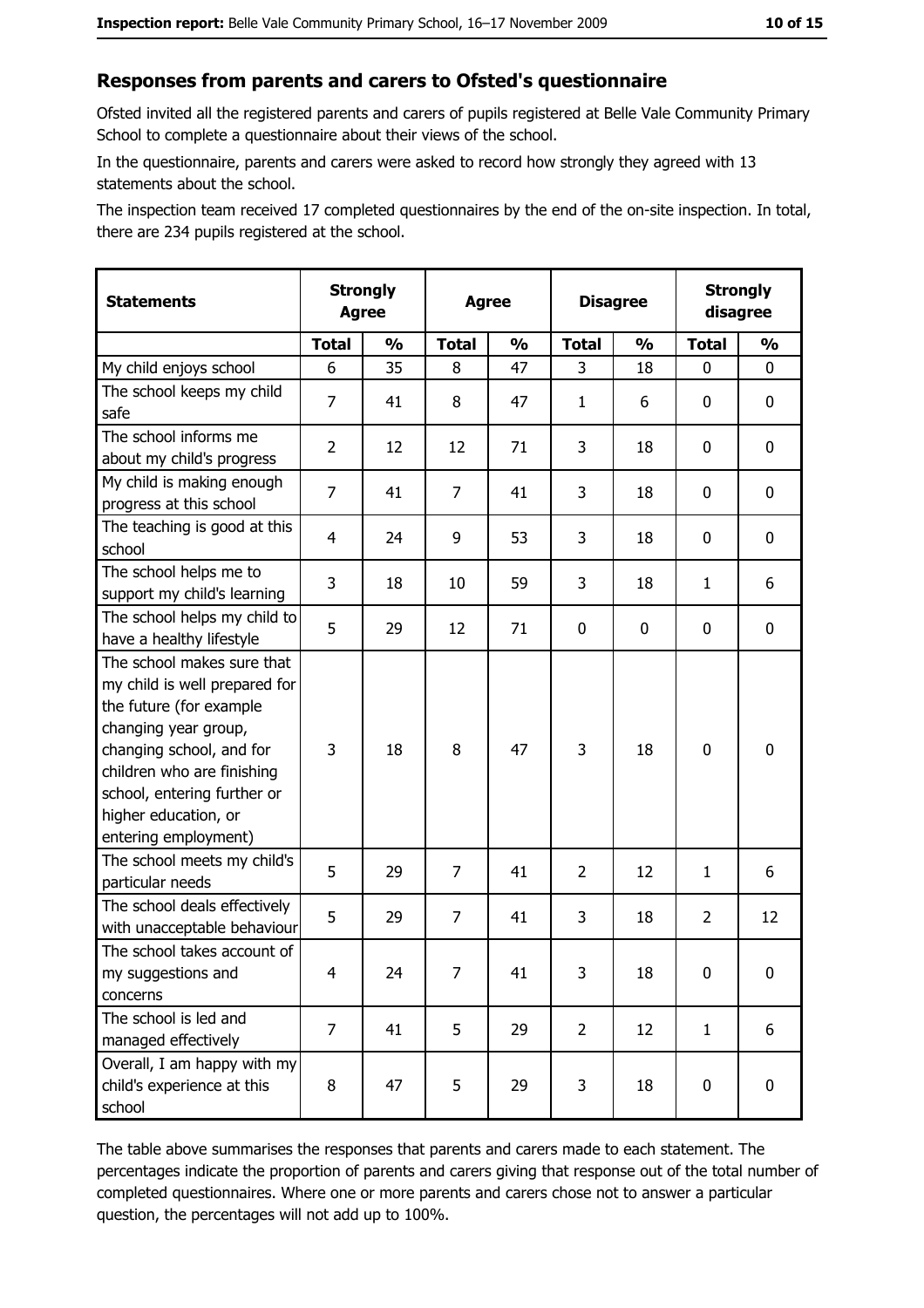# Glossary

| Grade   | <b>Judgement</b> | <b>Description</b>                                                                                                                                                                                                               |
|---------|------------------|----------------------------------------------------------------------------------------------------------------------------------------------------------------------------------------------------------------------------------|
| Grade 1 | Outstanding      | These features are highly effective. An oustanding<br>school provides exceptionally well for its pupils' needs.                                                                                                                  |
| Grade 2 | Good             | These are very positive features of a school. A school<br>that is good is serving its pupils well.                                                                                                                               |
| Grade 3 | Satisfactory     | These features are of reasonable quality. A satisfactory<br>school is providing adequately for its pupils.                                                                                                                       |
| Grade 4 | Inadequate       | These features are not of an acceptable standard. An<br>inadequate school needs to make significant<br>improvement in order to meet the needs of its pupils.<br>Ofsted inspectors will make further visits until it<br>improves. |

#### What inspection judgements mean

#### Overall effectiveness of schools inspected between September 2007 and July 2008

|                       | Overall effectiveness judgement (percentage of<br>schools) |      |                     |                   |  |  |
|-----------------------|------------------------------------------------------------|------|---------------------|-------------------|--|--|
| <b>Type of school</b> | Outstanding                                                | Good | <b>Satisfactory</b> | <b>Inadequate</b> |  |  |
| Nursery schools       | 39                                                         | 58   | 3                   | 0                 |  |  |
| Primary schools       | 13                                                         | 50   | 33                  | 4                 |  |  |
| Secondary schools     | 17                                                         | 40   | 34                  | 9                 |  |  |
| Sixth forms           | 18                                                         | 43   | 37                  | $\overline{2}$    |  |  |
| Special schools       | 26                                                         | 54   | 18                  | $\overline{2}$    |  |  |
| Pupil referral units  | 7                                                          | 55   | 30                  | 7                 |  |  |
| All schools           | 15                                                         | 49   | 32                  | 5                 |  |  |

New school inspection arrangements were introduced on 1 September 2009. This means that inspectors now make some additional judgements that were not made previously.

The data in the table above were reported in The Annual Report of Her Majesty's Chief Inspector of Education, Children's Services and Skills 2007/08.

Percentages are rounded and do not always add exactly to 100. Secondary school figures include those that have sixth forms, and sixth form figures include only the data specifically for sixth form inspection judgements.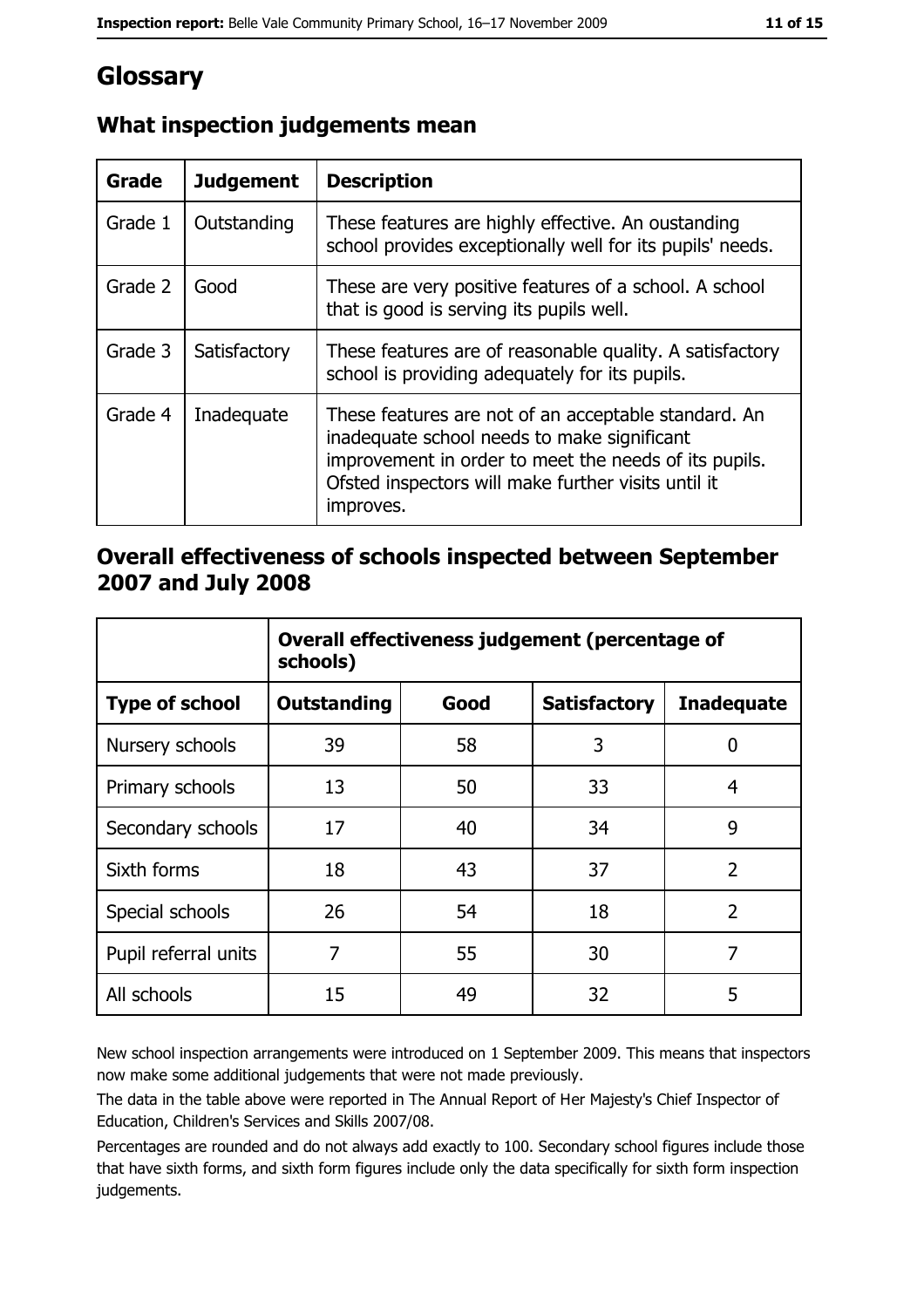# **Common terminology used by inspectors**

| Achievement:                  | the progress and success of a pupil in<br>their learning, development or training.                                                                                                                                                                                                                           |
|-------------------------------|--------------------------------------------------------------------------------------------------------------------------------------------------------------------------------------------------------------------------------------------------------------------------------------------------------------|
| Attainment:                   | the standard of the pupils' work shown by<br>test and examination results and in<br>lessons.                                                                                                                                                                                                                 |
| Capacity to improve:          | the proven ability of the school to<br>continue improving. Inspectors base this<br>judgement on what the school has<br>accomplished so far and on the quality of<br>its systems to maintain improvement.                                                                                                     |
| Leadership and management:    | the contribution of all the staff with<br>responsibilities, not just the headteacher,<br>to identifying priorities, directing and<br>motivating staff and running the school.                                                                                                                                |
| Learning:                     | how well pupils acquire knowledge,<br>develop their understanding, learn and<br>practise skills and are developing their<br>competence as learners.                                                                                                                                                          |
| <b>Overall effectiveness:</b> | inspectors form a judgement on a school's<br>overall effectiveness based on the findings<br>from their inspection of the school. The<br>following judgements, in particular,<br>influence what the overall effectiveness<br>judgement will be.                                                               |
|                               | The school's capacity for sustained<br>improvement.<br>Outcomes for individuals and groups<br>of pupils.<br>The quality of teaching.<br>The extent to which the curriculum<br>meets pupil's needs, including where<br>relevant, through partnerships.<br>The effectiveness of care, guidance<br>and support. |
| Progress:                     | the rate at which pupils are learning in<br>lessons and over longer periods of time. It<br>is often measured by comparing the<br>pupils' attainment at the end of a key<br>stage with their attainment when they<br>started.                                                                                 |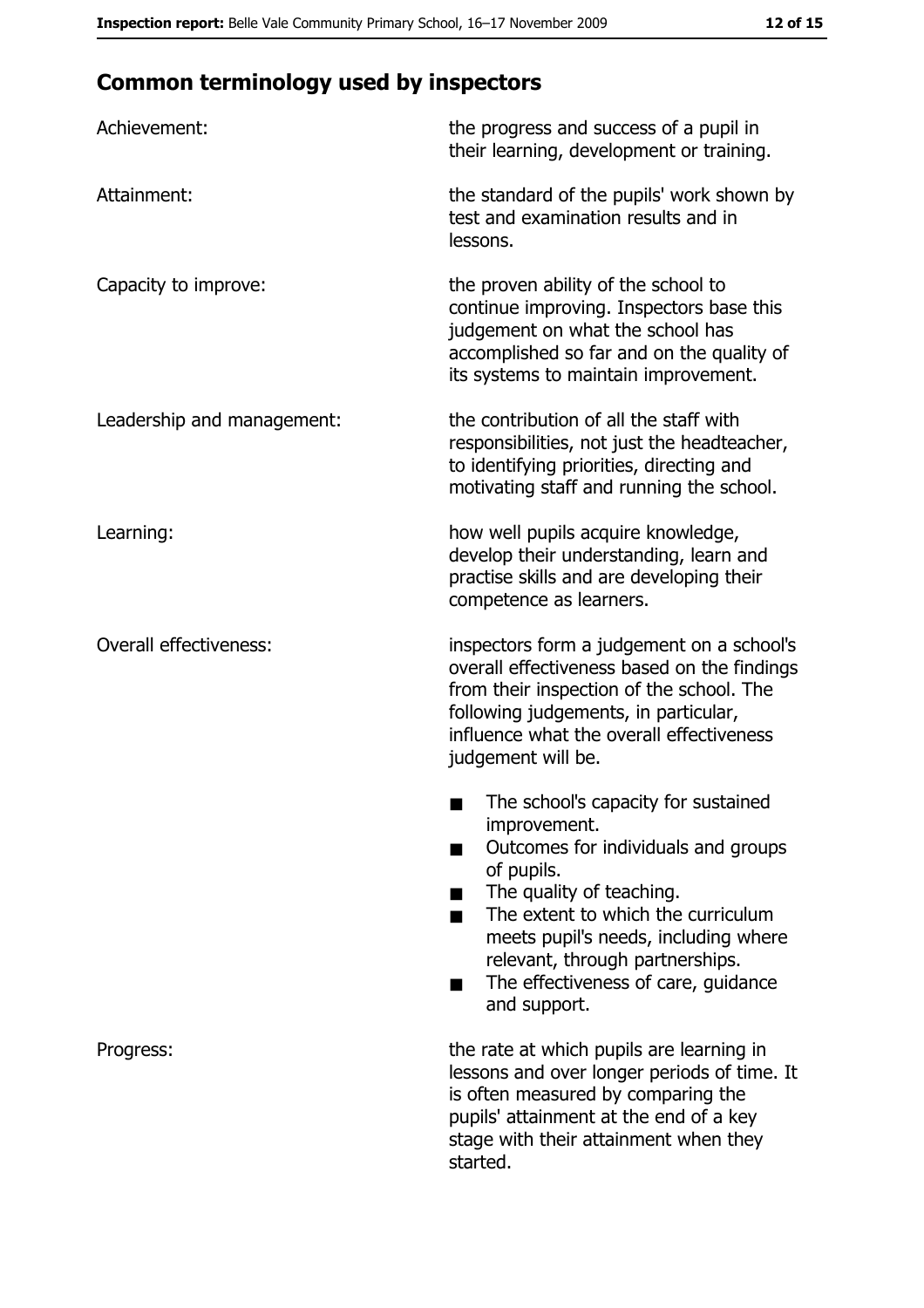This letter is provided for the school, parents and carers to share with their children. It describes Ofsted's main findings from the inspection of their school.



#### 18 November 2009

**Dear Pupils** 

#### Inspection of Belle Vale Community Primary School, Liverpool, L25 2QF

Thank you for your help and cooperation when we inspected your school. You were extremely polite and courteous and we were impressed by the welcome that you gave to us. You told us that you feel safe and most of you enjoy going to school. Younger pupils were excited by the dance routines they were practising for their Christmas performance. Pupils in Years 5 and 6 told us they were looking forward to going to the Slavery Exhibition at the museum as part of their project work. We judged that Belle Vale is satisfactory and improving school.

These are the things we liked most:

- children in the Nursery and Reception classes make a good start in the school  $\blacksquare$
- you make really good progress with your reading  $\blacksquare$
- teachers provide a wide range of interesting things for you to do  $\blacksquare$
- adults look after you well and so you feel safe  $\blacksquare$
- you are respectful and behave well  $\blacksquare$
- the school is improving in many ways.  $\blacksquare$

The school wants to become better and we have agreed some ways to help this happen. School leaders should ensure that:

- teaching is always at least good and that you are given work to make you think hard, particularly those for those of who learn more quickly
- teachers provide you with more opportunities to use computers to help you learn in  $\blacksquare$ other subjects
- teachers give you more guidance on how you can improve your work  $\blacksquare$
- your progress is as good in mathematics as it is in English and that you have an  $\blacksquare$ interesting range of activities
- these things are happening by checking them out  $\blacksquare$
- they work with your parents to improve your attendance.

For your part, you should always ask if you do not understand. Your teachers will be very pleased to help you. Also, please make sure that you attend regularly.

We wish you every success in the future.

Yours sincerely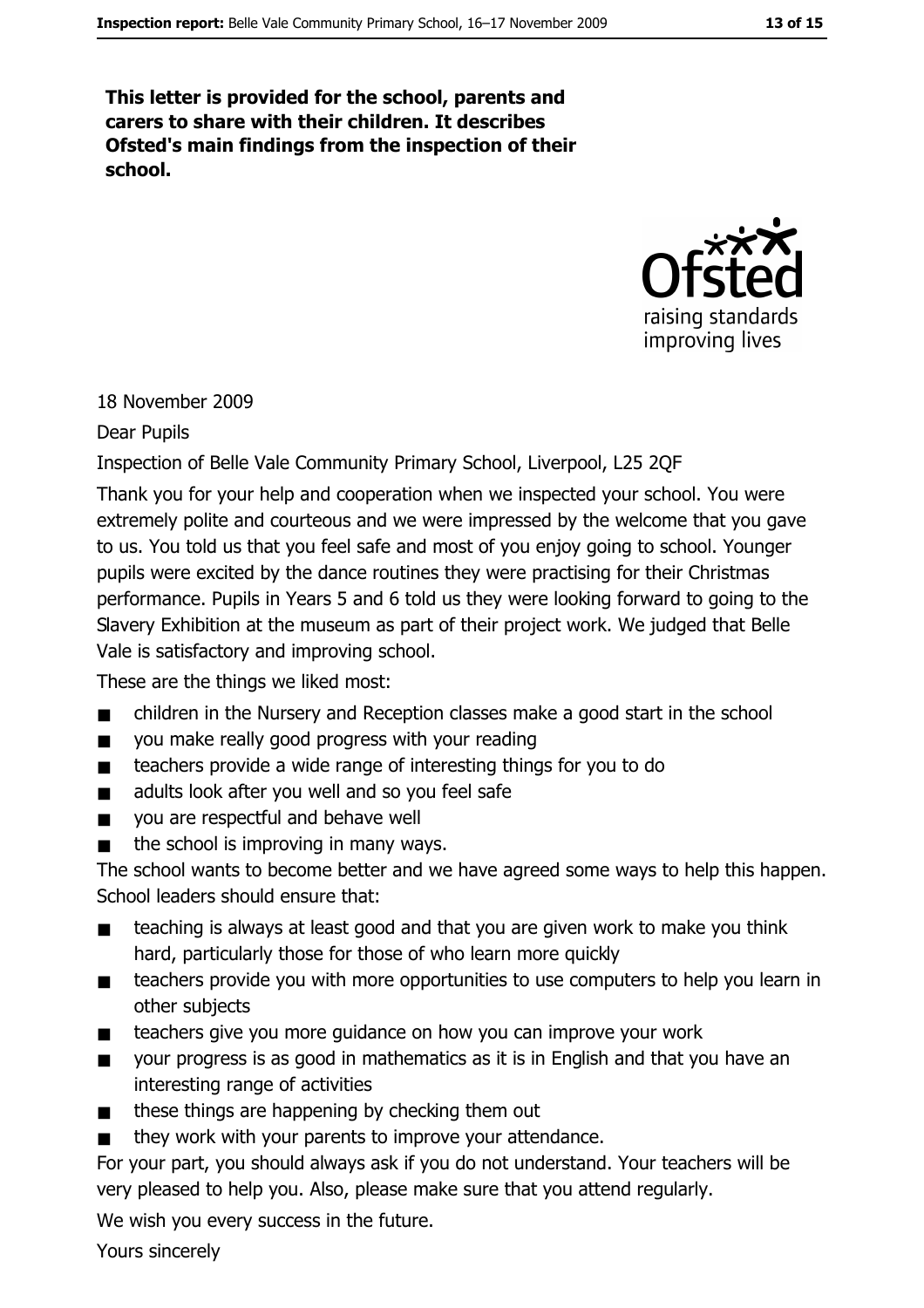Mr Barry Jones